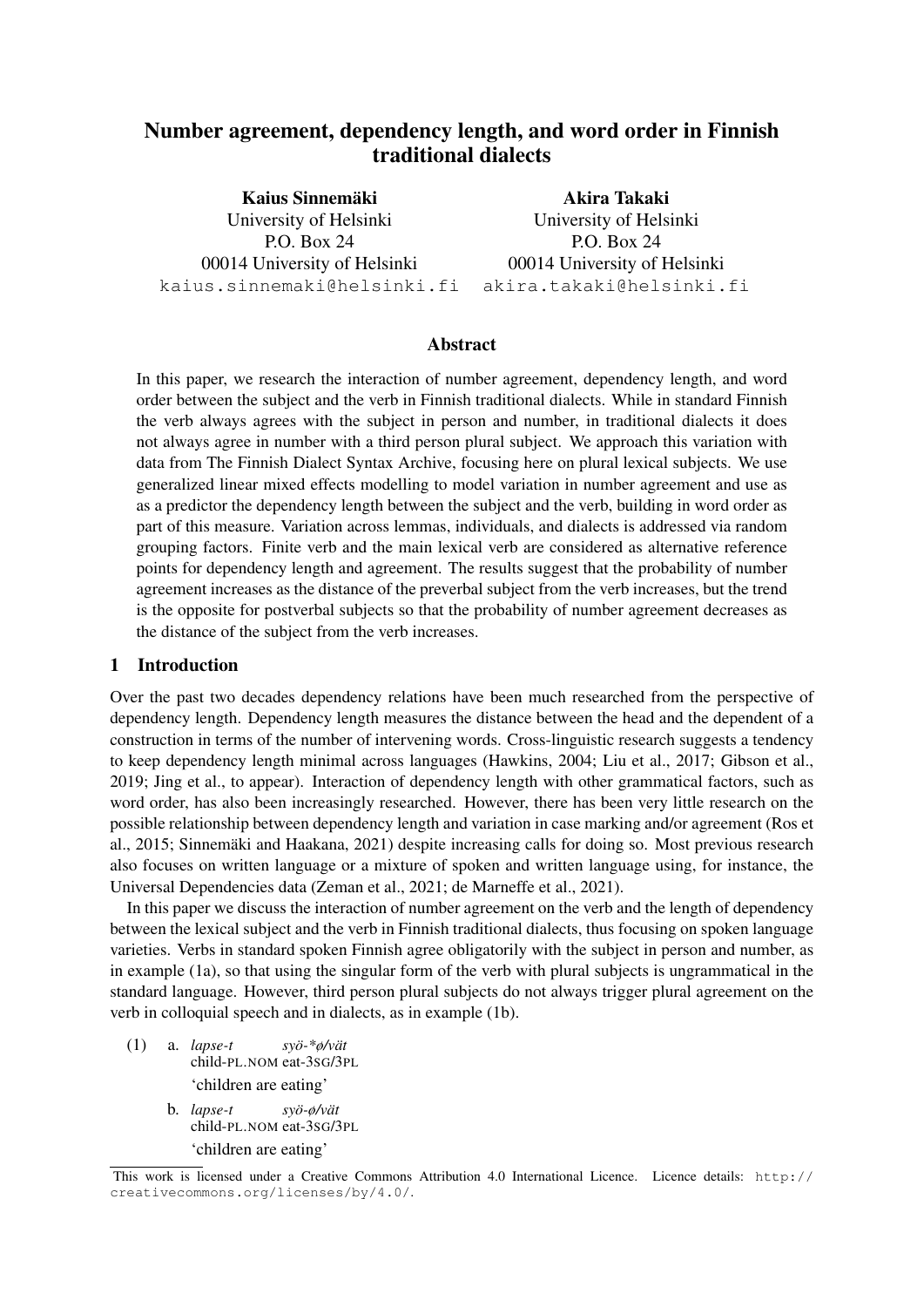Previous work on this variation has suggested that plural agreement on the verb may be affected by different factors. These include sociolinguistic factors, such as speakers gender and dialect, as well as structural factors. For instance, plural agreement is rare with the copula verb, quite common with preverbal subjects, and quite likely when the subject is far removed from the verb (Karlsson, 1966; Karlsson, 1977; Mielikäinen, 1984). This earlier research thus already suggests that dependency length and word order affect plural agreement. There is also much cross-dialectal variation in number agreement, the plural agreement being the most frequent in the South-Eastern, the South-Western, and the Northernmost dialects but uncommon elsewhere. However, the relative effect of these factors have not been evaluated with one another using computational modelling, taking into account dialectal variation as well.

In this paper we focus on the interaction of number agreement, word order, and dependency length using corpus data on Finnish traditional dialects and modelling variation in agreement computationally. We are specifically interested in how word order and dependency length may affect variation in number agreement. While number agreement in Finnish varies in different constructions, we focus here on number agreement on the verb, because this variation is well-covered in earlier literature and provides an interesting foundation for further research.

We take as a starting point the noisy channel hypothesis, according to which language users are sensitive to how noise may corrupt the linguistic signal (Gibson et al., 2013). In the case of the dependency relation between the subject and the verb, one source of noise are words that intervene between the subject and the verb. The more such intervening words there are, the more this burdens the memory and may hamper the hearer's ability to recover the dependency relation. When applied to variable plural agreement, the noisy channel hypothesis predicts that the greater the distance between the plural subject and the verb, the more likely the verb will agree with the plural subject to maximize the hearer's ability to recover the dependency relation. But when the subject and verb are very close to each other, there is less noise from intervening words and thus the likelihood of plural agreement is predicted to be low. Other grammatical structures, such as repeating the verb, may be used for maximizing the recoverability of the dependency relation especially in spoken language, but these structures are excluded from this study.

These predictions are further qualified by word order. With plural preverbal lexical subjects, agreement is the only reliable source of information for the dependency relation in Finnish, since both plural lexical subject and objects may be in the nominative case. Because the order of subject and verb is very flexible in Finnish dialects (see Section 2), word order is not informative about syntactic structure either. However, the verb's argument structure may provide information about the arguments at the verb. Given these sources of information for recovering the dependency relation, we predict that plural agreement is more likely with preverbal than with postverbal subjects. This prediction accords also with what is known about plural agreement in the world's languages. Based on earlier research there is a universal tendency to suspend plural agreement between the subject and the verb in postverbal contexts (Greenberg, 1966), that is, to use singular verb forms with postverbal plural subjects. This pattern is found in standard Finnish as well (Karlsson, 1977).

We model the effect of dependency length on the variation in number agreement with generalized linear mixed effects modelling. The null hypothesis is that dependency length has no effect on number agreement. In the modelling we take into account variation in word order and address variation in number agreement across speakers, dialects, and lemmas as well. The data comes from roughly 4 500 clauses retrieved from The Finnish Dialect Syntax Archive (University of Turku, School of Languages and Translation Studies and Institute for the Languages of Finland, 1985). In the following, we first discuss the data and methods (Section 2), followed by the results of the statistical modelling (Section 3) and a brief discussion of the results (Section 4).

#### 2 Data and methods

Based on earlier research variation in number agreement is particularly common in Finnish traditional dialects. For this reason, we analysed data from The Finnish Dialect Syntax Archive (University of Turku, School of Languages and Translation Studies and Institute for the Languages of Finland, 1985), which contains recorded spoken data from more than 100 interviewees, totaling roughly one million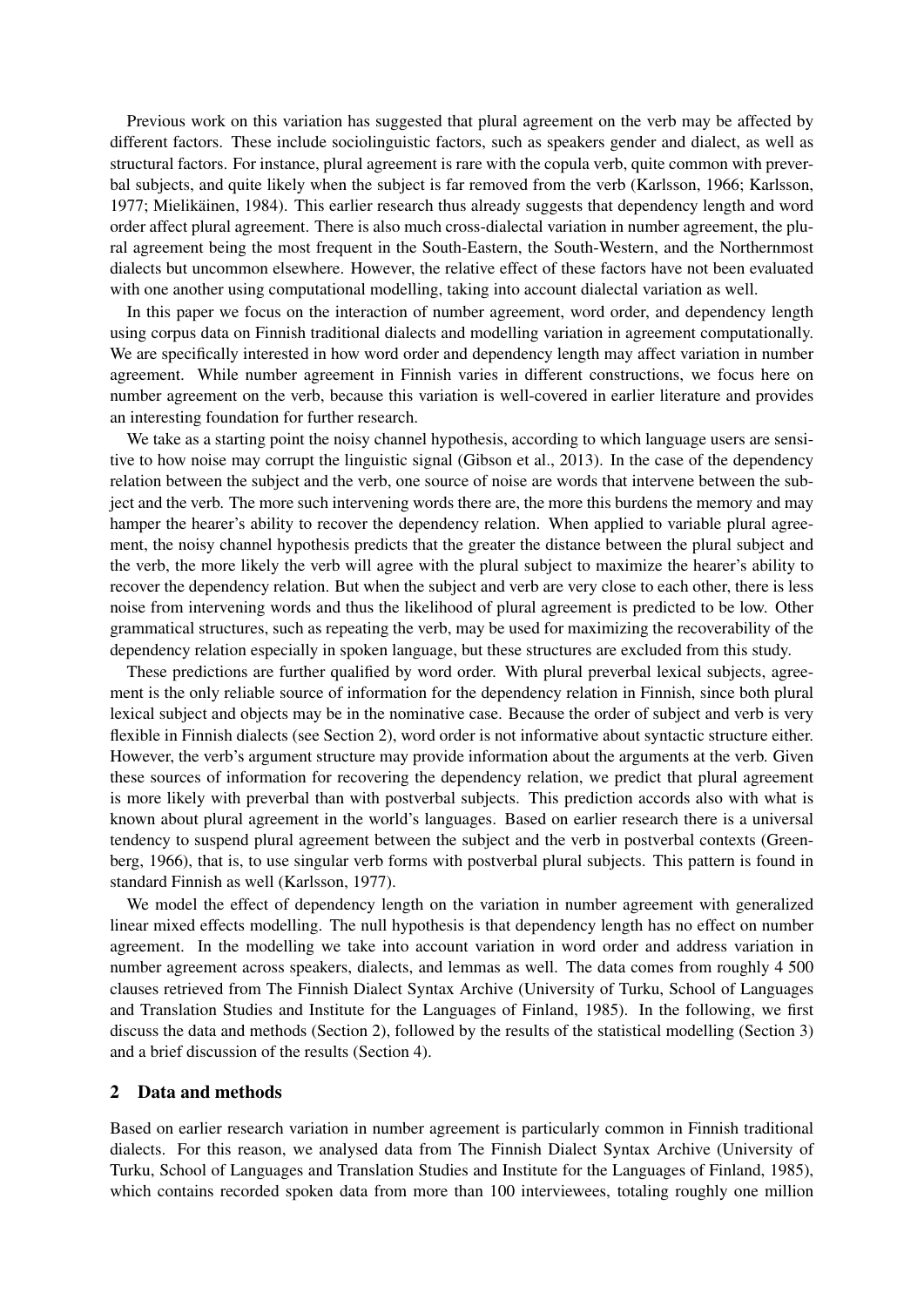lemmas.<sup>1</sup> The data has been collected between the 1950s and 1970s and contains largely narratives from uneducated rural residents whose speech has not been affected by the standard language (Ikola, 1985). The interviewees' median year of birth was 1884, so the data represents Finnish dialects as learned at the end of the 19th century when standard language was taking shape but had not had a widespread effect on the population. The Archive's data is grammatically annotated and contains information, for instance, on the speakers age, gender, and dialect as well as grammatical information on each word (e.g., part of speech, inflectional categories, and syntactic function).

We extracted the data using the following criteria.<sup>2</sup> First, we contrasted two ways of defining the head of the construction. Dependency length is analysed as the distance between the head (the verb) and the dependent (the subject). However, when the predicate is composed of several parts, each of which can agree with the subject in number, the situation becomes more complex: how should we account for number agreement on an inflecting auxiliary that is closer to the subject compared to the main lexical verb? It is plausible to assume that placing the auxiliary close to the subject would enable earlier identification of the dependency relations (Ros et al., 2015, p. 1160-1161).

In Finnish, agreement on the predicate can be expressed on three different elements. Example in Figure (1) illustrates how not only the main lexical verb ( $s\nu\ddot{o}d\ddot{a}$  'to eat') can agree with the subject in number but so can the auxiliary verb (*olla* 'to be') and the negative auxiliary verb (*ei*). Such complex predicates pose a potential problem for analysing the relationship between agreement and dependency length. In this paper we contrast two ways of approaching this issue. We start by modelling the finite verb as the head, that is, as the reference point for dependency length and agreement. In the case of simple verbs the main lexical verb is also the finite verb. In the case of complex verbs, the finite auxiliary is the finite element, while the main lexical verb is non-finite. We then contrasted this approach by modelling the main lexical verb as the head. However, in the case of complex verbs with three elements, the non-finite auxiliary verb (*olla* in the example in Figure 1) could be considered as an alternative reference point for dependency length and agreement as well. This was not attempted here, since there were only 14 such instances and in each of them the auxiliary was in the singular.



Figure 1: Dependency tree of the Finnish sentence 'The children had not eaten their packed lunches'.

Second, we limited the analysis to clauses containing a lexical subject and excluded pronoun subjects from the study. The reason for this was that earlier research on third person plural subject pronouns has already suggested that a growing distance between the subject pronoun and the main lexical verb increases the probability of plural forms on the verb at least with preverbal subjects (Sinnemaki and Haakana, 2021). There are also two third person plural pronouns in Finnish, namely *ne* and *he*. The latter pronoun is much less common across Finnish dialects but it also occurs much more frequently with plural agreement compared to *ne*. For these reasons, we thought it would be meaningful to focus only on lexical subjects and to contrast also the preverbal and the postverbal domains.

Third, while the corpus is carefully annotated for grammatical information, it does not currently code dependency relations as treebanks do. For this reason, we automatically extracted all relevant clauses and then manually double-checked each verb-subject pair for dependency length, word order, and overall

<sup>&</sup>lt;sup>1</sup>The whole corpus is openly available via the Language Bank of Finland at  $http://urn.fi/urn.nb:fi$ : lb-2019092002.

 $^{2}$ The analysed data and the scripts are available at https://version.helsinki.fi/gramadapt/ depling2021-number-agreement.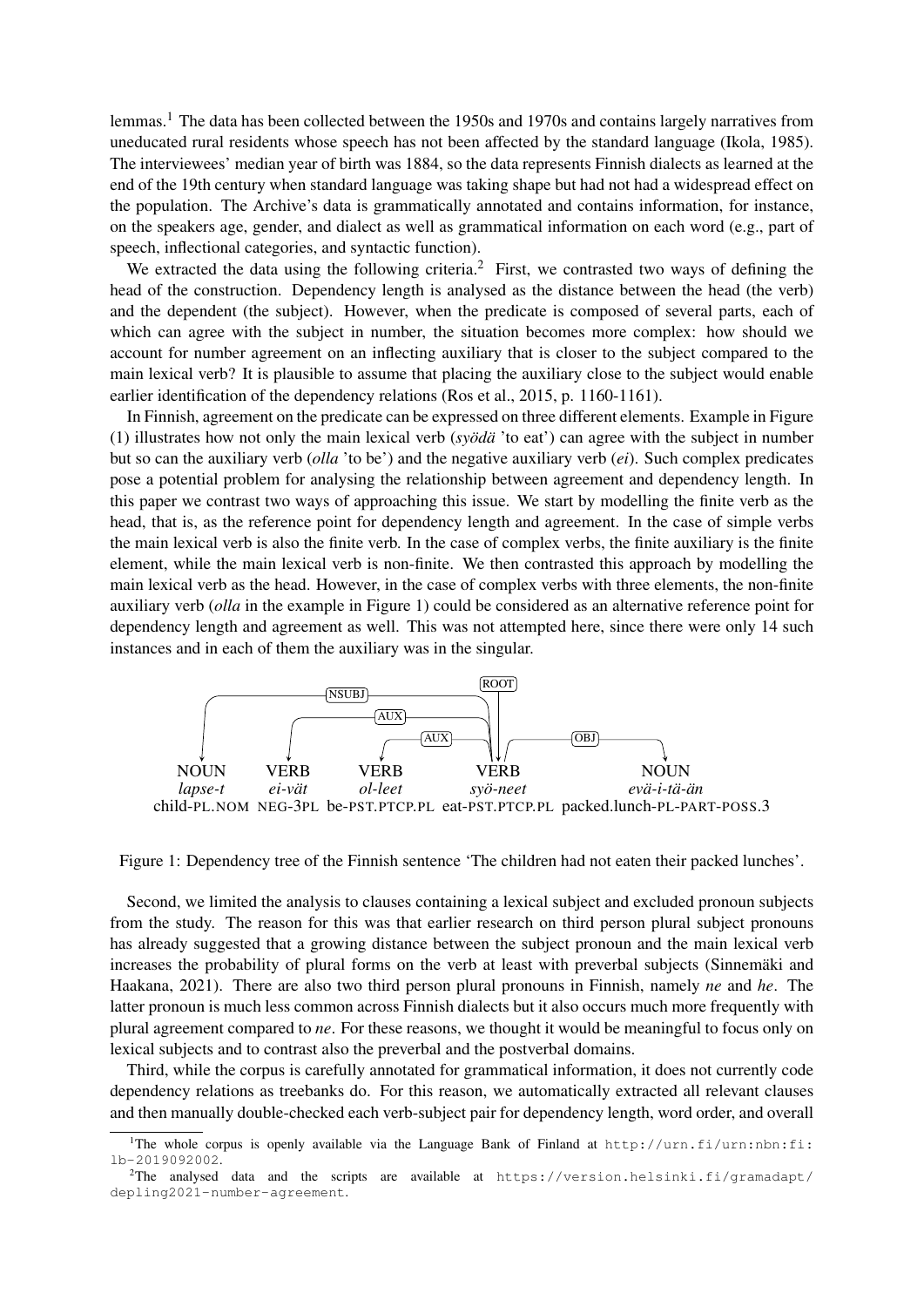correctness of the analysis. In general, the greater the initial dependency length was, the more likely it was wrongly analysed by our automatic extraction. There were also some cases where the verb was repeated multiple times before the subject, which led to suspiciously long dependency lengths in the automatic analysis. In the manual analysis, the dependency length for such sentences was analysed from the nearest verb to the subject. One of the most extreme cases is illustrated in (2).

 $(2)$ so then be.PST there here Ojala-INE right *sitte oli tuola ta¨al¨ a¨ ojala-sa justihin siitta¨* there.from Kajuuti-ABL Ojala.village there be.PST yes *kajuuti-lta ojalankyla¨ siela¨ oli ni oli* be.PST reading.exams *kinkerit* 'So, there were reading examinations at Ojala-village, right at Kajuutti.'

In this example, the distance between the first copula *oli* and its subject *kinkerit* is 12.<sup>3</sup> However, the copula is repeated twice before the lexical subject and the closest copula is actually adjacent to the subject. By and large the automatic analysis of dependency lengths were correct in subject-verb orders, but in verb-subject clauses about a quarter were discarded, because the verb was preceded by another subject, often an anaphoric pronoun. This was expected to some extent, as Finnish is an SVO language. Following these criteria the final data contains 4 561 clauses.

Although the annotation of the original corpus has been meticulously refined over the years, it may still contain errors. For instance, we corrected 46 lemmas (roughly 1%) that were wrongly analysed in the original. It is possible that some subject-verb dependencies were overlooked by our automatic extraction, potentially leading to some false negatives (that is, excluding instances that should have been included). However, since our extraction method relied on the annotations, the potential false positives would most likely stem from problems in the original annotation. We did not estimate the correctness of the original annotations in this regard but suspect the rate of unrecognised dependencies is very low.

Length of dependency is defined as the number of intervening words between the head and the dependent in a construction. For the purpose of modelling, we coded dependency length following Gildea and Temperley (2010) so that it received negative values in left-branching dependency-relations, that is, where the subject preceded the verb (the finite auxiliary or the main lexical verb), and positive values in right-branching dependency-relations, that is, where the subject followed the verb, the head (the verb) itself at zero. This coding enables us to keep the ensuing model structure simple and to put emphasis on dependency length in the modelling, while still being able to inspect linear order at least visually. An alternative would have been to use positive counts for dependency length and to model its interaction with word order. Because this would have increased the complexity of the model we opted for coding dependency length with both positive and negative values.

Figure 2 displays the histogram for dependency length over agreement. In both plots, the majority of instances is adjacent to the verb with diminishing number of instances as the distance from the verb grows. The subject tends to occur mostly preverbally, but postverbal lexical subjects are also common with both finite verbs (plot A) and main lexical verbs (plot B). Overall, there is a lot of variation in the order of the subject and the verb in Finnish dialects. The distribution of number agreement is biased so that plural forms of the verb are relatively more common among preverbal lexical subjects, while singular forms are relatively more common among postverbal lexical subjects. In addition, plural agreement seems slightly more common as the preverbal subject is further removed from the verb and singular agreement seems slightly more common as the postverbal subject is further removed from the verb. Yet based on the histograms alone it is hard to draw conclusions on how number agreement behaves more generally as distance from the verb increases.

To estimate whether dependency length has an effect on number agreement, we used mixed effects logistic regression. Number agreement was modelled as a binomial response variable with values "singular" (reference level) and "plural". Dependency length between the subject and the verb was modelled as a predictor, counted as the number of intervening words as stated above. Two different models were contrasted. In the first model, called here m.fin, the finite auxiliary was analysed as the head. In these

<sup>3</sup>*Kinkerit* refers to examinations in rural areas held historically to teach and test reading skills and knowledge of Christianity.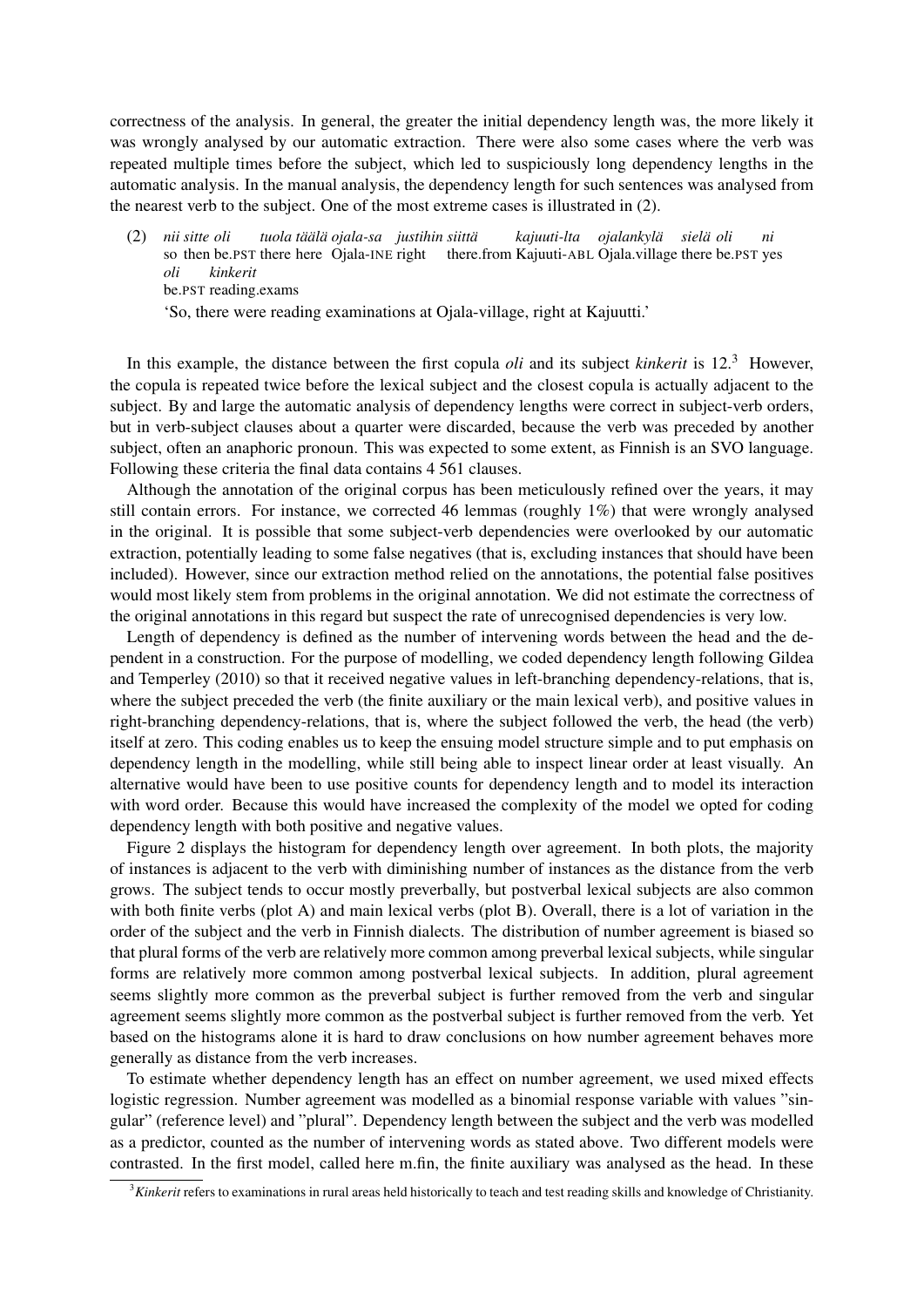

Figure 2: Histograms for dependency length over number agreement (finite verbs as the reference point in plot A and main lexical verbs in plot B).

models we analysed the occurrence of number agreement on the finite auxiliary and used it also as a reference point for counting dependency length. In the m.fin models there were 934 (21%) clauses with plural agreement; dependency length ranged from values -13 to +11, the verb being at zero. In the second model, called here m.lex, the main lexical verb was analysed as the head. In these models we analysed the occurrence of number agreement on the main lexical verb and used it also as a reference point for counting dependency length. In the m.lex models there were 1003 (23%) clauses with plural agreement; dependency length ranged from values -13 to +10, the verb being at zero.

Three random intercepts were included in both models: i. the lemma of the (main lexical) verb, ii. the lemma of the lexical subject, and iii. the individual speaker nested in their local dialect group. Based on earlier research the lemma of the verb may affect number agreement in Finnish dialects: plural agreement is particularly rare with the copula *olla*, but there is great variation across different verbs. In m.fin models there can be only two alternative finite elements, namely, the negative auxiliary *ei* or the verb *olla* which functions as an auxiliary in the perfect and pluperfect tenses. For this reason we modelled the main lexical verb as a random intercept also in the m.fin model. We also assume that variation depending on the subject lemma needs to be accounted in the modelling, analogously to the verb lemma. The hierarchic structure of embedding each speaker in their dialect group enables taking into account variation in number agreement within and across dialects and speakers.

The models were fitted in R using the package blme (Chung et al., 2013), which enables maximum penalized likelihood with weakly informative priors and posterior modes for estimation. It often leads to better convergence compared to lme4 as well as drawing correlation terms away from perfect correlation. The model specification in the lme4 notation (Bates et al., 2015) was as in (3). The p-values were drawn with likelihood ratio. The models' explanatory power was computed separately for the whole model (conditional  $R^2$ ) and just for the fixed effects (marginal  $R^2$ ) via the package MuMIn (Barton, 2020). The algorithm is based on Nakagawa and Schielzeth (2013) and has been further developed by Johnson (2014), and Nakagawa et al.  $(2017).<sup>4</sup>$ 

(3) agreement ∼ dep.length + (1|lemma.noun) + (1|lemma.verb) + (1|dialect/individual)

#### 3 Results

According to the results, dependency length had a significant negative effect on plural agreement when finite verbs were selected as the reference point  $(estimate = -0.28 \pm 0.03; \chi^2(1) = 97.2; p < 0.001)$ . This means that as dependency length increases by one unit, the likelihood of plural agreement on the finite verb decreases about 1.25 times. When selecting the main lexical verb as the reference point, dependency length had also a significant negative effect on plural agreement (*estimate* =  $-0.18 \pm$ 

<sup>&</sup>lt;sup>4</sup>The R package tidyverse (Wickham et al., 2019) was used in preprocessing the data in R; graphics were computed using packages sjPlot (Lüdecke, 2020), cowplot (Wilke, 2020), and ggplot2 (Wickham, 2016).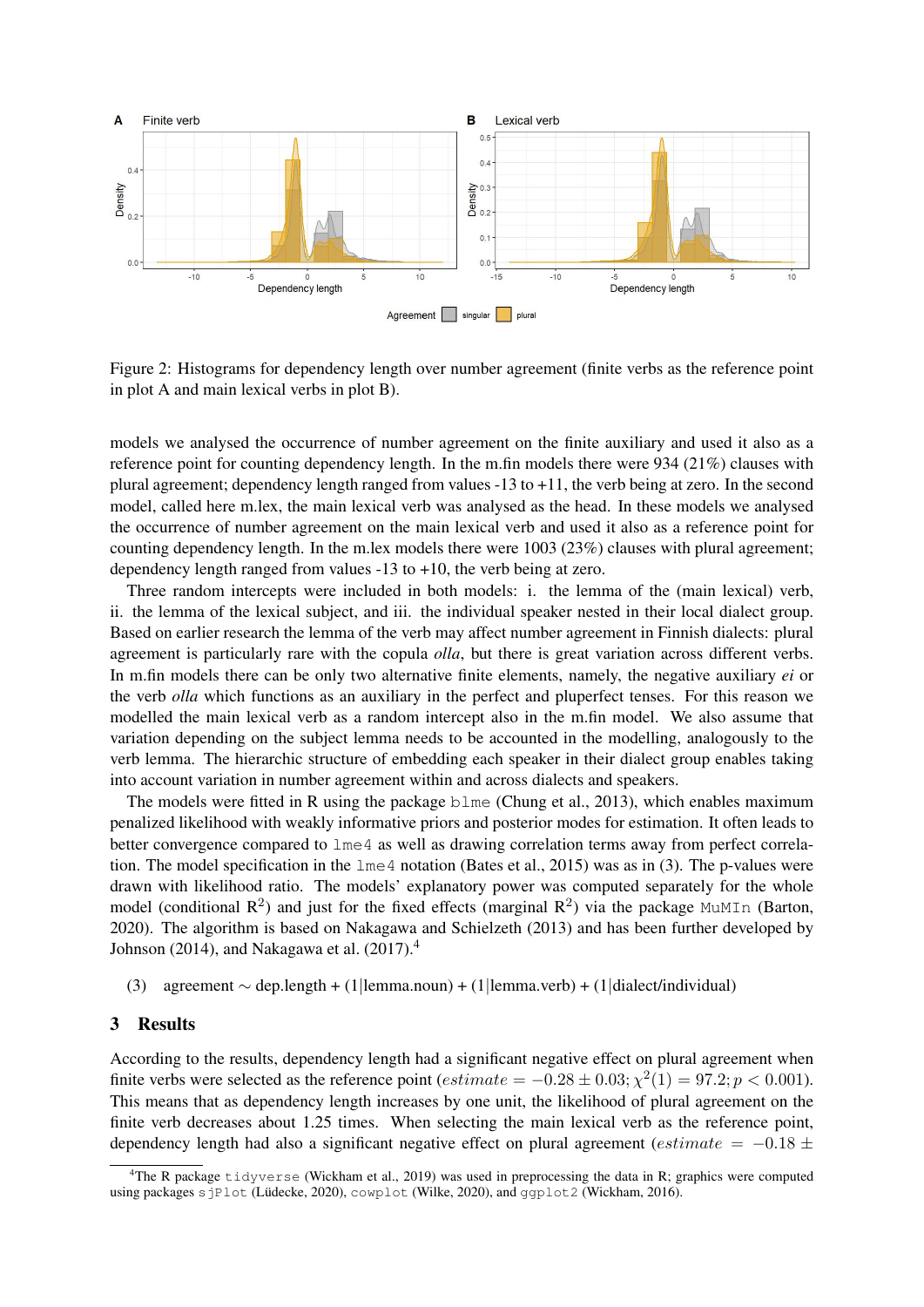$0.03$ ;  $\chi^2(1) = 39.7$ ;  $p < 0.001$ ). This means that as dependency length increases by one unit, the likelihood of plural agreement on the main lexical verb decreases about 1.17 times.

We evaluated the models' goodness-of-fit with Akaike Information Criterion (AIC) by comparing the difference in the nested models' values for AIC. Adding dependency length to the null model m.fin lowers AIC by 95, while adding dependency length to the null model m.lex lowers AIC by 38. This large reductions in AIC (> 10) provide evidence for both models' goodness (Burnham and Anderson, 2002, p. 70-71). The explanatory power of dependency length in model m.fin was about 0.030 (marginal  $\mathbb{R}^2$ ) and for the whole model about 0.494 (conditional  $\mathbb{R}^2$ ); for model m.lex the respective figures were 0.013 and 0.500. Accordingly, most of the variation in plural agreement was explained by dialectal and individual differences, but even so the models were able to recognize a small effect for dependency length.



Figure 3: Marginal effects for dependency length over number agreement (in plot A for finite verbs and in plot B for main lexical verbs; small jitter is added to the datapoints).

Figure 3 presents the marginal effect plots for the two models. The plots suggest a clear inverse relationship between dependency length and number agreement. In both plots the predicted probability of plural agreement is about 10% when the plural lexical subject is adjacent to the verb. However, the more words intervene between a *preverbal* subject and the verb, the greater the predicted probability of plural agreement becomes. In plot A it is around 40% at a distance of seven and increases above 60% at the greatest distances, while in plot B it is around 30% at a distance of seven and increases above 40% at the greatest distances. On the other hand, the more words intervene between a *postverbal* lexical subject and the verb, the smaller and ever closer to zero the predicted probability of plural agreement becomes in both plots. Word order thus seems to condition the effect of dependency length on number agreement: plural agreement is more likely when the lexical subject precedes the verb than when it follows the verb, and the difference between the word orders becomes the clearer the greater the dependency length is.

## 4 Discussion

Based on our analyses, there was an inverse relationship between number agreement and dependency length in Finnish traditional dialects partly conditioned by word order. The inverse relationship was a little stronger with finite verbs than with main lexical verbs. But regardless of which was taken as the reference point for agreement and dependency length, the results were significant and very similar.

Since our models were random intercept models we could not estimate whether dependency length had a similar effect on agreement across dialects. To evaluate this, we fitted two further models. These models were otherwise identical to the random intercept models, but we fitted a random slope for dependency length over dialect groups (and over individuals). Because plural agreement is very unevenly distributed across dialects, we included data from only those dialect groups in which there were 20 or more instances of plural agreement and where that incidence was 10% or more of all the instances.

According to the results, dependency length had a significant negative effect on plural agreement with finite verbs ( $estimate = -0.37 \pm 0.08$ ;  $\chi^2(1) = 13.0$ ;  $p < 0.001$ ) as well as with main lexical verbs (estimate =  $-0.32 \pm 0.09$ ;  $\chi^2(1) = 10.4$ ;  $p = 0.0013$ ). The marginal effects in Figure 4 are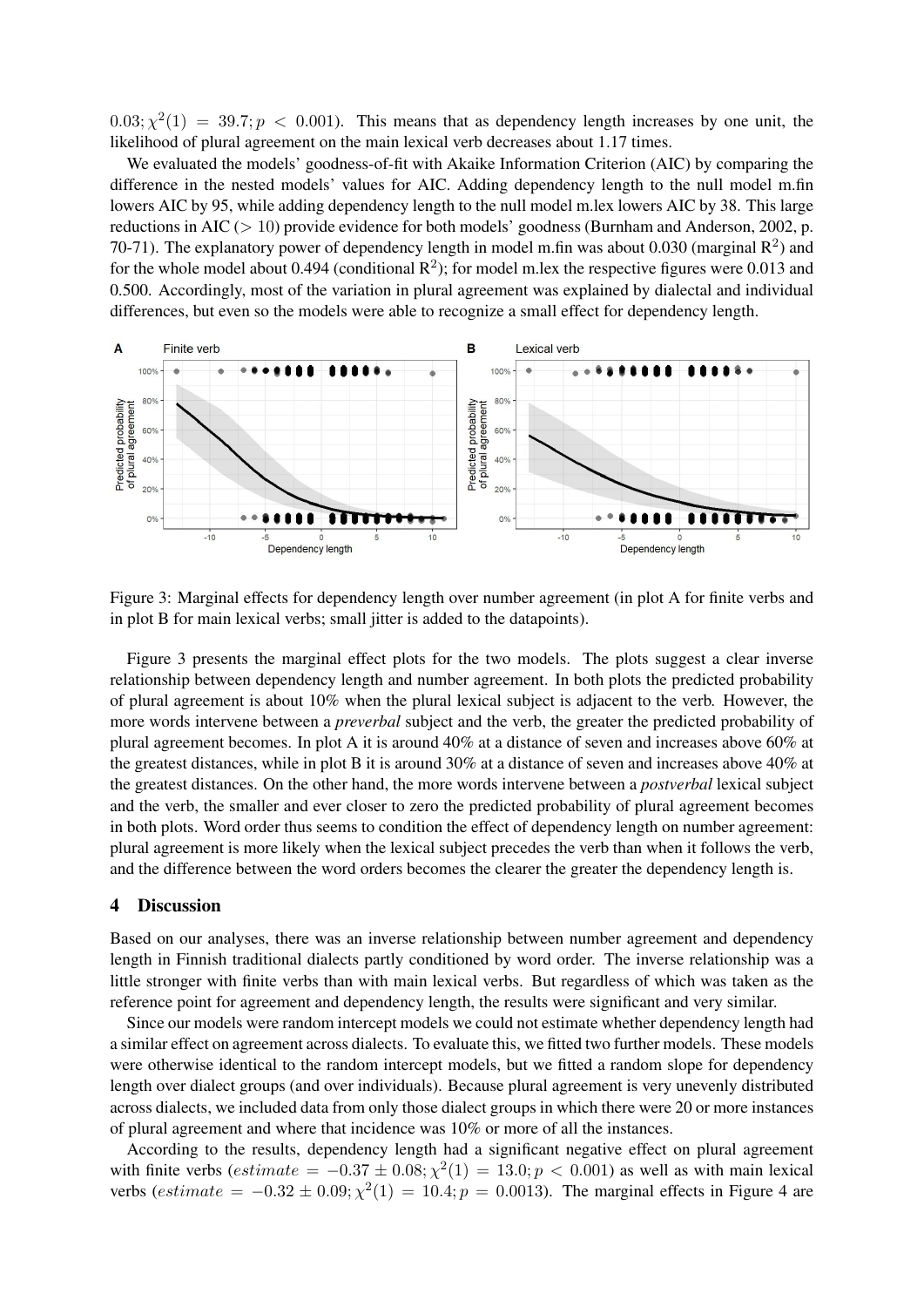quite similar across the dialects regardless of using finite verbs (plot A) or main lexical verbs (plot B) as reference points for dependency length and number agreement: the farther a *preverbal* lexical subject is removed from the verb, the *more likely* there is plural agreement on the verb, and the farther a *postverbal* lexical subject is removed from the verb, the *less likely* there is plural agreement on the verb. These results suggest the relationship between agreement and dependency length is similar across the traditional Finnish dialects and regardless of which verb was selected as the reference point.



Figure 4: Marginal effects for dependency length over number agreement in the random slope models.

The results largely support our predictions based on the noisy channel hypothesis. Plural agreement increased in probability as more words intervened between the subject and the verb. This result aligns with earlier research on third person plural pronoun subjects in Finnish (Sinnemäki and Haakana, 2021). We also predicted that plural agreement would be less likely with postverbal subjects compared to preverbal subjects, and the results provide evidence for this hypothesis as well.

However, it was somewhat unexpected that the probability of plural agreement became increasingly smaller the farther the postverbal lexical subject was removed from the verb. While the results align with how other languages work (Greenberg, 1966), it is unclear why plural agreement would be less likely with postverbal subjects far removed from the verb compared to postverbal subjects that were adjacent to the verb. In the postverbal contexts in Finnish, the subject may be more easily confused with the object, because direct objects tend to occur postverbally and since plural lexical objects as well as plural lexical subjects may occur in the nominative case (objects also in the partitive case). It would thus seem that there were more possibilities for confusing the subject and the object in the postverbal domain, which, according to the noisy channel hypothesis, would call for increased probability of agreement with postverbal subjects, at least for transitive and ditransitive verbs. Further research is needed to determine which factors affect variation in plural agreement especially in the postverbal domain.

The results raise a more general question whether the observed relationship between number agreement and dependency length is limited to Finnish dialects or a more general tendency in languages. We do not consider it implausible that number agreement and dependency length would pattern in similar ways in other languages as well, but this remains as an issue for future research, since the interaction between dependency length and agreement has not yet been widely researched across languages.

#### Acknowledgements

This research has received funding by the European Research Council (ERC), grant no 805371 to Kaius Sinnemäki (PI). We are grateful to three anonymous reviewers and to the editors for comments.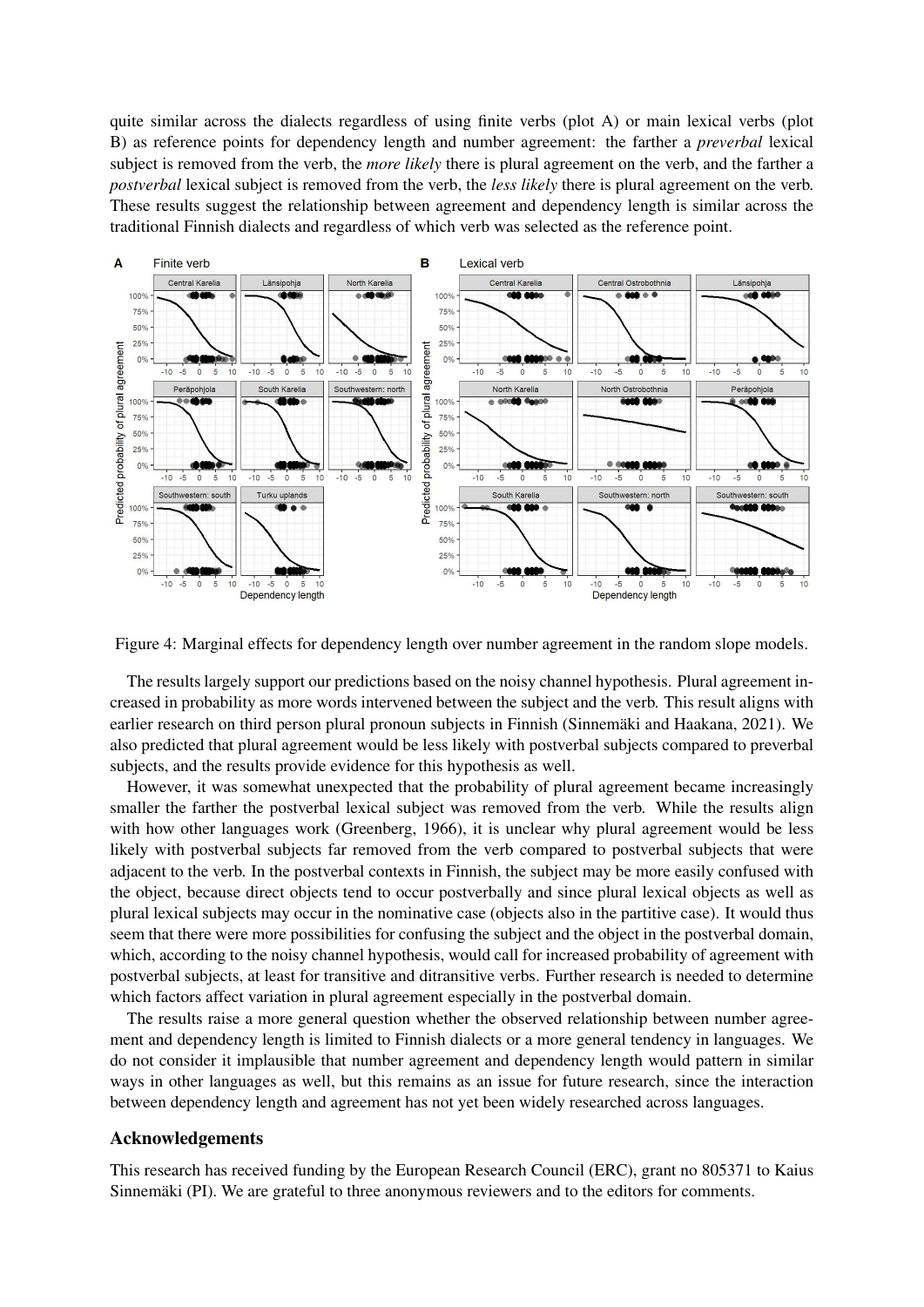## References

Kamil Barton. 2020. Mumin: Multi-model inference. r package version 1.43.17.

- Douglas Bates, Martin Machler, Ben Bolker, and Steve Walker. 2015. Fitting linear mixed-effects models using ¨ lme4. *Journal of Statistical Software*, 67(1):1–48.
- Kenneth P. Burnham and David R. Anderson. 2002. *Model Selection and Multimodel Inference: A Practical Information-Theoretic Approach*. Springer, New York, second edition.
- Yeojin Chung, Sophia Rabe-Hesketh, Vincent Dorie, Andrew Gelman, and Jingchen Liu. 2013. A nondegenerate penalized likelihood estimator for variance parameters in multilevel models. *Psychometrika*, 78(4):685–709.
- Marie-Catherine de Marneffe, Christopher D. Manning, Joakim Nivre, and Daniel Zeman. 2021. Universal dependencies. *Computational Linguistics*, 47(2):255–308.
- Edward Gibson, Steven T. Piantadosi, Kimberly Brink, Leon Bergen, Eunice Lim, and Rebecca Saxe. 2013. A noisy-channel account of crosslinguistic word-order variation. *Psychological Science*, 24(7):1079–1088.
- Edward Gibson, Richard Futrell, Steven P. Piantadosi, Isabelle Dautriche, Kyle Mahowald, Leon Bergen, and Roger Levy. 2019. How efficiency shapes human language. *Trends in Cognitive Sciences*, 23(5):389–407.
- Daniel Gildea and David Temperley. 2010. Do grammars minimize dependency length? *Cognitive Science*, 34(2):286–310.
- Joseph H. Greenberg. 1966. Some universals of grammar with particular reference to the order of meaningful elements. In Joseph H. Greenberg, editor, *Universals of Language*, pages 73–113. MIT Press, Cambridge, MA, second edition.
- John A. Hawkins. 2004. *Efficiency and Complexity in Grammars*. Oxford University Press, Oxford.
- Osmo Ikola, editor. 1985. *Lauseopin arkiston opas*, volume 1 of *Lauseopin arkiston julkaisuja*. Turun yliopisto, Turku.
- Yingqi Jing, Damin E. Blasi, and Balthasar Bickel. to appear. Dependency length minimization and its limits: a possible role for a probabilistic version of the final-over-final condition. *Language*.
- Paul C.D. Johnson. 2014. Extension of nakagawa & schielzeth's r2glmm to random slopes models. *Methods in Ecology and Evolution*, 5(9):944–946.
- Göran Karlsson. 1966. Eräitä tilastollisia tietoja subjektin ja predikaatin numeruskongruenssista suomen murteissa. *Sananjalka*, 8:2–23.
- Fred Karlsson. 1977. Syntaktisten kongruenssijärjestelmien luonteesta ja funktioista. *Virittäjä*, 81(4):359–391.
- Haitao Liu, Chunshan Xu, and Junying Liang. 2017. Dependency distance: A new perspective on syntactic patterns in natural languages. *Physics of Life Reviews*, 21:171–193.
- Daniel Lüdecke, 2020. *sjPlot: Data Visualization for Statistics in Social Science*. R package version 2.8.4.
- Aila Mielikäinen. 1984. Monikon 3. persoonan kongruenssista puhekielessä. *Virittäjä*, 88(2):162–175.
- Shinichi Nakagawa and Holger Schielzeth. 2013. A general and simple method for obtaining  $R^2$  from generalized linear mixed-effects models. *Methods in Ecology and Evolution*, 4(2):133–142.
- Shinichi Nakagawa, Paul C.D. Johnson, and Holger Schielzeth. 2017. The coefficient of determination  $\mathbb{R}^2$  and intra-class correlation coefficient from generalized linear mixed-effects models revisited and expanded. *Journal of the Royal Society Interface*, 14(134):20170213.
- Idoia Ros, Mikel Santesteban, Kumiko Fukumora, and Itziar Laka. 2015. Aiming at shorter dependencies: The role of agreement morphology. *Language, Cognition and Neuroscience*, 30(9):1156–1174.
- Kaius Sinnemäki and Viljami Haakana. 2021. Variationistinen korpustutkimus predikaatin differentiaalisesta lukukongruenssista ja substantiiviluokasta suomen murteissa. In Leena Maria Heikkola, Geda Paulsen, Katarzyna Wojciechowicz, and Jutta Rosenberg, editors, *Sprakets funktion: Juhlakirja Urpo Nikanteen 60- ˚ vuotispaiv ¨ an kunniaksi-Festskrift till Urpo Nikanne p ¨ a 60- ˚ arsdagen-Festschrift for Urpo Nikanne in honor of ˚ his 60th birthday*, pages 96–130. Åbo Akademis förlag, Åbo.